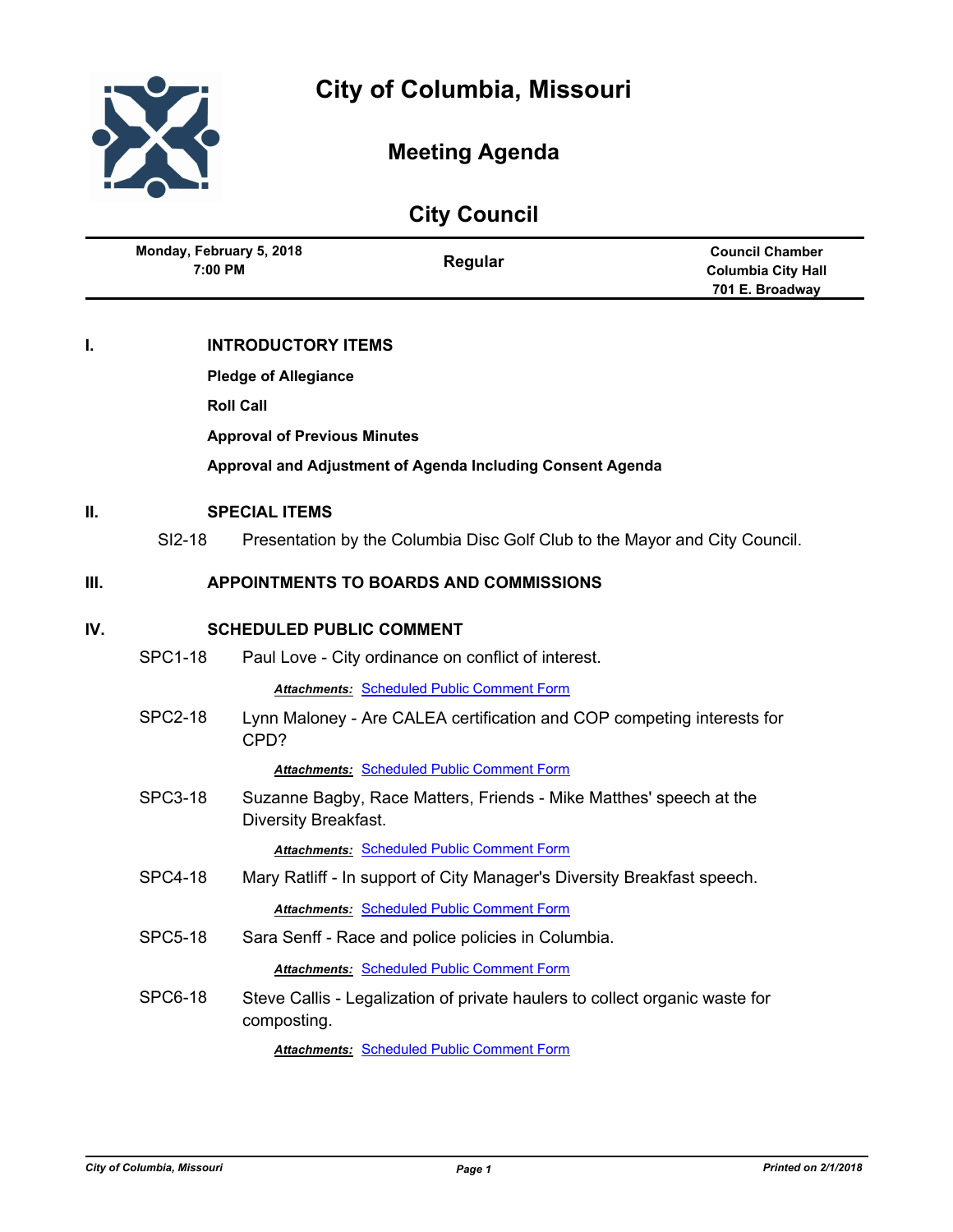## **V. PUBLIC HEARINGS**

PH1-18 Voluntary annexation of property located on the northwest and southwest corners of the Brushwood Lake Road and Scott Boulevard intersection (Case No. 17-238).

(Tabled at the January 2, 2018 Council Meeting.)

Recommended Action: [No Action Required/Mayor Memo]

**Attachments: [Council Memo](http://gocolumbiamo.legistar.com/gateway.aspx?M=F&ID=5d4c1668-d37b-484e-a2b7-240010c4f0c5.docx)** 

[Locator Maps](http://gocolumbiamo.legistar.com/gateway.aspx?M=F&ID=6796e7f7-69cf-4dbc-bf3c-16f49ec4c397.pdf)

[Annexation Exhibit](http://gocolumbiamo.legistar.com/gateway.aspx?M=F&ID=c6e7e791-b39a-48ae-bbfd-a9c5b92d59b0.pdf)

[Annexation Petition and Legal Description](http://gocolumbiamo.legistar.com/gateway.aspx?M=F&ID=67aa21f6-8a1a-457e-aef7-4b3825e78cf8.pdf)

PH3-18 Proposed construction of the Shepard to Rollins Trail Project (Trail Alignments 1 and 3).

Recommended Action: [See B27-18 and B28-18/Mayor Memo]

**Attachments: [Council Memo](http://gocolumbiamo.legistar.com/gateway.aspx?M=F&ID=8dbb9614-2bff-44da-8a12-a15ddfb082b4.docx)** 

**[FHWA E-Mail](http://gocolumbiamo.legistar.com/gateway.aspx?M=F&ID=107ade43-687b-4eda-8158-1855c908084a.pdf)** 

[Bicycle/Pedestrian Commission Letter of Support](http://gocolumbiamo.legistar.com/gateway.aspx?M=F&ID=d4cef084-9562-4ce7-b79e-dd86e86ff0d0.pdf)

[Location Map-Alignment 1](http://gocolumbiamo.legistar.com/gateway.aspx?M=F&ID=5375780b-00e9-4921-9f7d-7b2d4182bc29.pdf)

[Location Map-Alignment 3](http://gocolumbiamo.legistar.com/gateway.aspx?M=F&ID=bde048ac-63c9-4832-b7bf-e4b69e8730c3.pdf)

B27-18 Authorizing construction of the Shepard to Rollins Trail Project (Trail Alignments 1 and 3); calling for bids through the Purchasing Division. **Recommended Action:** [2nd Read & Vote/Mayor Memo]

**Attachments: [Council Memo](http://gocolumbiamo.legistar.com/gateway.aspx?M=F&ID=5d34a711-0d4f-4358-8514-2b9861d8a75e.docx)** [Trail Alignment #1](http://gocolumbiamo.legistar.com/gateway.aspx?M=F&ID=6100ee59-7df5-42c5-b339-ffc0db7c21e9.pdf) [Trail Alignment #1-ROW Plans](http://gocolumbiamo.legistar.com/gateway.aspx?M=F&ID=3c4c5c1b-c0cb-4a88-b8ed-620cfa8ce8ef.pdf) [Traill Alignment #1-Connection Study](http://gocolumbiamo.legistar.com/gateway.aspx?M=F&ID=b2ed092f-422c-4e8f-a2eb-0af0de14ef40.pdf) [Trail Alignment #3](http://gocolumbiamo.legistar.com/gateway.aspx?M=F&ID=34adea0a-eed1-4fb8-a78e-7ef8c38cd3ae.pdf) [Trail Alignment #3-UMC/Stadium Apts Tract](http://gocolumbiamo.legistar.com/gateway.aspx?M=F&ID=0679464d-6e0a-442d-9d55-f506cb2c1075.pdf) [Trail Alignment #3-Altis Tract](http://gocolumbiamo.legistar.com/gateway.aspx?M=F&ID=c7de4bd1-bb18-49e5-9378-d62a5b6d4543.pdf) **[Ordinance](http://gocolumbiamo.legistar.com/gateway.aspx?M=F&ID=95abfa9c-c1e6-4f38-8df8-95a977462e60.doc)**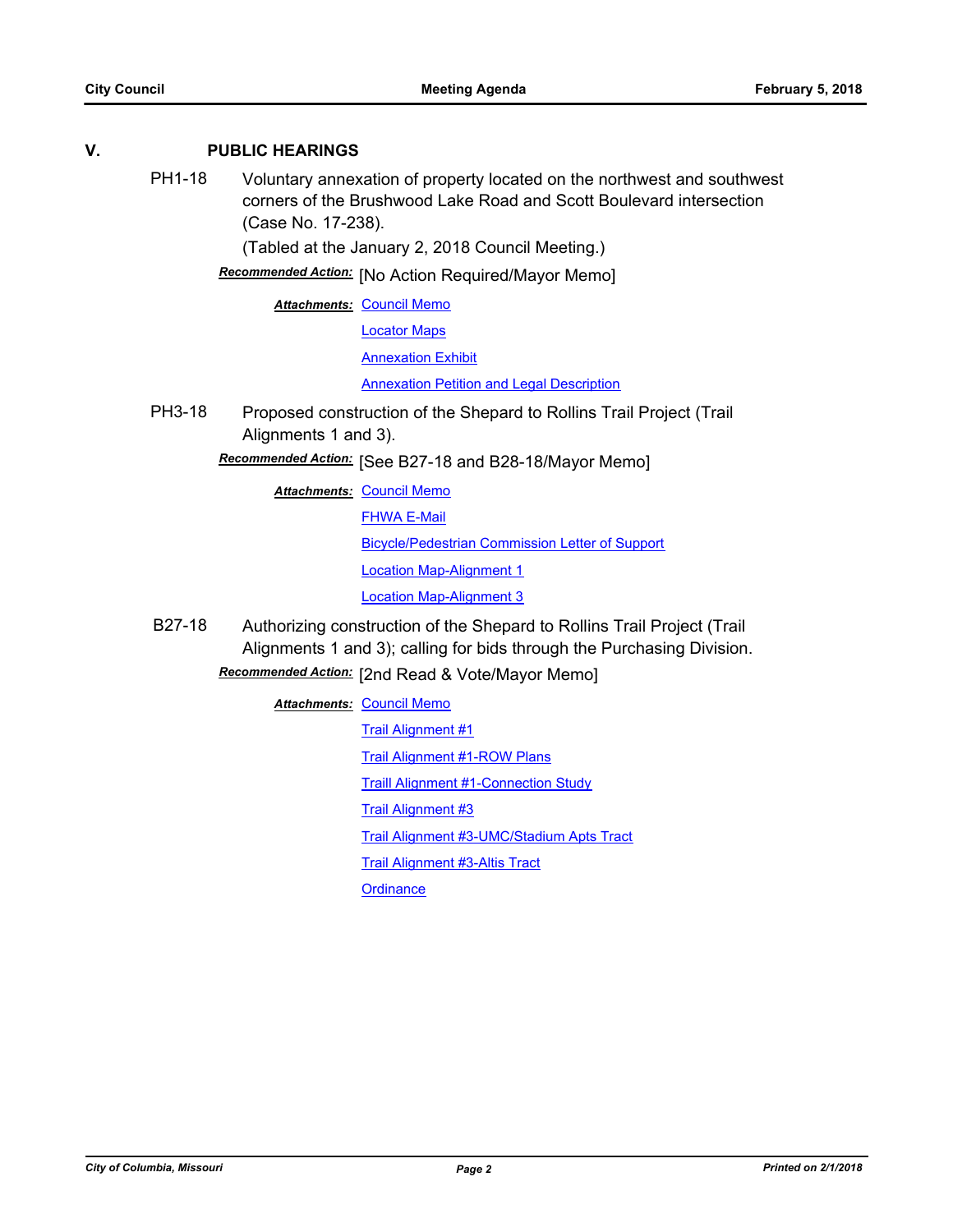| B <sub>28</sub> -18 | Authorizing the acquisition of certain interests in real property for construction<br>of the Shepard to Rollins Trail Project (Trail Alignments 1 and 3).<br>Recommended Action: [2nd Read & Vote/Mayor Memo] |                                                 |  |  |
|---------------------|---------------------------------------------------------------------------------------------------------------------------------------------------------------------------------------------------------------|-------------------------------------------------|--|--|
|                     |                                                                                                                                                                                                               | <b>Attachments: Council Memo</b>                |  |  |
|                     |                                                                                                                                                                                                               | <b>Trail Alignment #1</b>                       |  |  |
|                     |                                                                                                                                                                                                               | <b>Trail Alignment #1-ROW Plans</b>             |  |  |
|                     |                                                                                                                                                                                                               | <b>Trail Alignment #1-Connecton Study</b>       |  |  |
|                     |                                                                                                                                                                                                               | <b>Trail Alignment #3</b>                       |  |  |
|                     |                                                                                                                                                                                                               | Trail Alignment #3-UMC/Stadium Apartments Tract |  |  |
|                     |                                                                                                                                                                                                               | <b>Trail Alignment #3-Altis Tract</b>           |  |  |
|                     |                                                                                                                                                                                                               | Ordinance                                       |  |  |
| PH4-18              | Proposed construction of the Keene Street and I-70 Drive Southeast<br>intersection improvement project.<br>Recommended Action: [Need Motion/Mayor Memo]                                                       |                                                 |  |  |
|                     |                                                                                                                                                                                                               | <b>Attachments: Council Memo</b>                |  |  |
|                     |                                                                                                                                                                                                               | <b>Location Map</b>                             |  |  |
|                     |                                                                                                                                                                                                               | <b>Proposed Roundabout Diagram</b>              |  |  |
|                     |                                                                                                                                                                                                               | <b>Crash and Traffic Counts</b>                 |  |  |
|                     |                                                                                                                                                                                                               | <b>Preliminary Plans</b>                        |  |  |
|                     |                                                                                                                                                                                                               | <b>Public Comments</b>                          |  |  |
| PH5-18              | Proposed construction of the FY 2018 sanitary sewer main and manhole<br>rehabilitation project.                                                                                                               |                                                 |  |  |
|                     |                                                                                                                                                                                                               | Recommended Action: [Need Motion/Mayor Memo]    |  |  |
|                     |                                                                                                                                                                                                               | <b>Attachments: Council Memo</b>                |  |  |
|                     |                                                                                                                                                                                                               | <b>Diagram</b>                                  |  |  |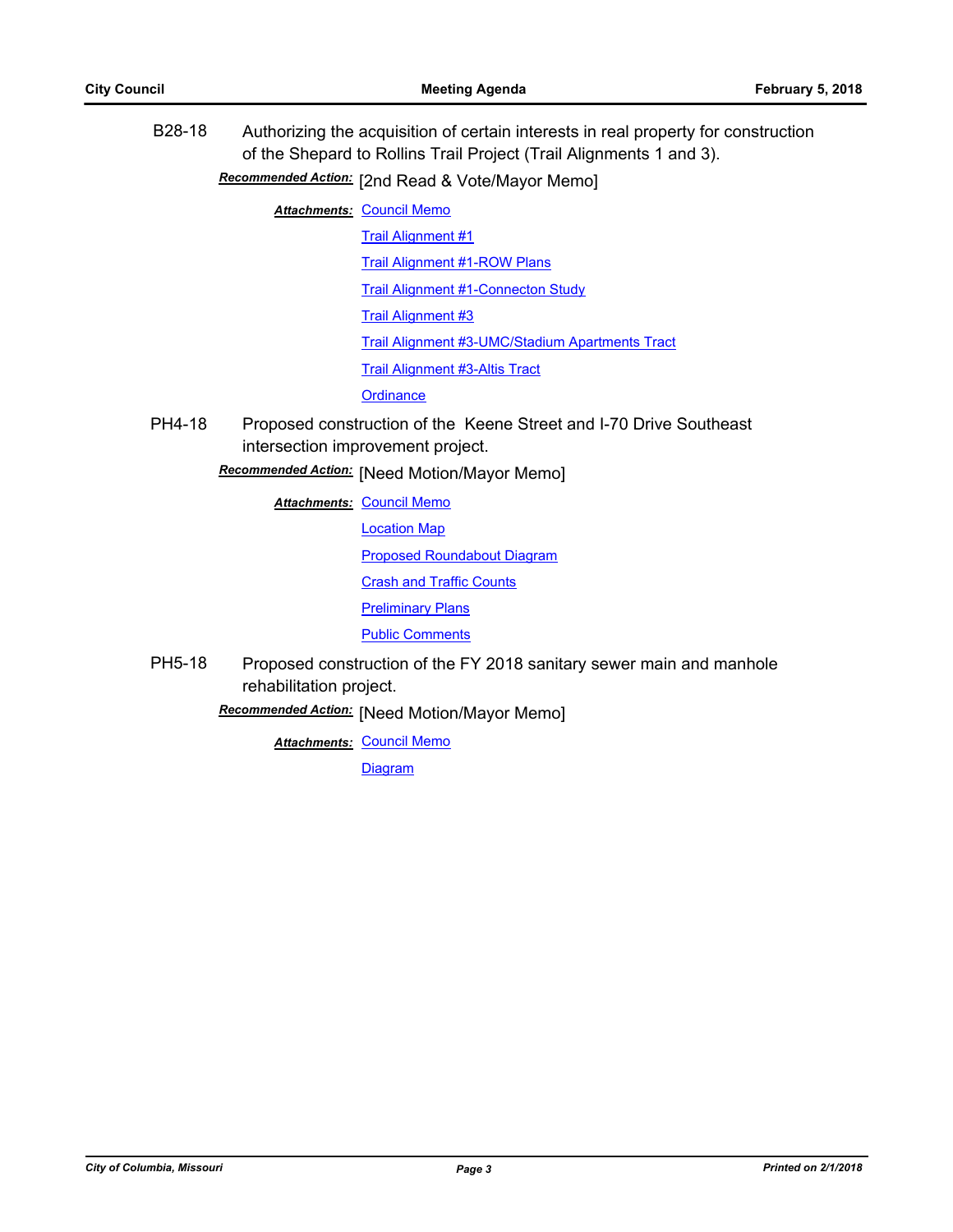## **VI. OLD BUSINESS**

R185-17 Expressing support for legislation providing legal access to cannabis as a medicine together with the cultivation of cannabis for medical purposes; endorsing the Missouri Medical Marijuana Initiative.

(Tabled at the December 18, 2017 Council Meeting.)

**Recommended Action:** [Read & Vote/Mayor Memo]

#### **Attachments: [Amendment Sheet](http://gocolumbiamo.legistar.com/gateway.aspx?M=F&ID=8ef4d82d-dfc2-4c8e-85f7-ed8826623fd5.doc)**

[Supplemental Council Memo](http://gocolumbiamo.legistar.com/gateway.aspx?M=F&ID=229f1d11-cbce-404a-b1a2-e3d227fae9d4.docx) [Supplemental - Marijuana Initiative Petition 2018-051](http://gocolumbiamo.legistar.com/gateway.aspx?M=F&ID=2d712ddf-11e9-4ce2-b213-40a8a0a62331.pdf) [Supplemental - Correspondence from Board of Health](http://gocolumbiamo.legistar.com/gateway.aspx?M=F&ID=22fcc842-16ed-4eee-8514-ba524ce5a168.pdf) [Supplemental - Correspondence from Commission on Human Rights](http://gocolumbiamo.legistar.com/gateway.aspx?M=F&ID=9e403e42-bcba-490d-bd63-5542d49e9acd.pdf) [Supplemental - Past Correspondence from Disabilities Commission](http://gocolumbiamo.legistar.com/gateway.aspx?M=F&ID=866d06dd-03a7-4906-a4f6-0ab5033be619.doc) [Council Memo](http://gocolumbiamo.legistar.com/gateway.aspx?M=F&ID=980b3af5-9178-48a4-af49-850d42ee9d5e.docx) [The Health Effects of Cannabis and Cannabinoids](http://gocolumbiamo.legistar.com/gateway.aspx?M=F&ID=e7b40e09-9d72-44fe-9225-34f02bd23e98.pdf) **[Resolution](http://gocolumbiamo.legistar.com/gateway.aspx?M=F&ID=8b76e458-93eb-49ec-836c-e14ab4df3e2d.doc)** 

B20-18 Rezoning property located on the southwest corner of the Vandiver Drive and Mexico Gravel Road intersection from PD (Planned District) to IG (General Industrial District) (Case No. 18-18).

# [2nd Read & Vote/Mayor Memo] *Recommended Action:*

**Attachments: [Council Memo](http://gocolumbiamo.legistar.com/gateway.aspx?M=F&ID=2cefd074-6229-4822-95dc-af3dc27fb063.docx)** 

**[Staff Report to the Planning and Zoning Commission](http://gocolumbiamo.legistar.com/gateway.aspx?M=F&ID=78e3990c-76af-42f0-a44b-53d47c1fef90.docx)** 

[Locator Maps](http://gocolumbiamo.legistar.com/gateway.aspx?M=F&ID=c3f768e3-a801-4de8-a4ac-034ff7e81fb3.pdf)

[Correspondence from the Public](http://gocolumbiamo.legistar.com/gateway.aspx?M=F&ID=88197c60-e3cd-4777-9d4c-f67f8ac36310.pdf)

[Excerpts from Minutes](http://gocolumbiamo.legistar.com/gateway.aspx?M=F&ID=3dcb8dbe-f5f4-4098-94d8-d5606cb7e895.docx)

**[Ordinance](http://gocolumbiamo.legistar.com/gateway.aspx?M=F&ID=d41051b1-2380-4770-847d-8404939d9243.doc)** 

R9-18 Approving the Preliminary Plat of Centerstate Plat 14 located on the southwest corner of the Vandiver Drive and Mexico Gravel Road intersection (Case No. 18-35).

(Tabled at the January 16, 2018 Council Meeting.)

**Recommended Action:** [Read & Vote/Mayor Memo]

**Attachments: [Council Memo](http://gocolumbiamo.legistar.com/gateway.aspx?M=F&ID=b7594feb-b589-474d-8e2b-58a568f25b9d.docx)** 

[Locator Maps](http://gocolumbiamo.legistar.com/gateway.aspx?M=F&ID=1054ac1e-ef39-4a18-90d6-ec60611c5993.pdf)

[Preliminary Plat](http://gocolumbiamo.legistar.com/gateway.aspx?M=F&ID=528e2d21-0ff4-447d-89ec-fc2c8eedd91f.pdf)

**[Staff Report to the Planning and Zoning Commission](http://gocolumbiamo.legistar.com/gateway.aspx?M=F&ID=e9e18155-5914-4db2-a52c-d144f9647b9d.docx)** 

[Excerpts from Minutes](http://gocolumbiamo.legistar.com/gateway.aspx?M=F&ID=9d6fddc9-392b-4125-9b35-d7276ece96f3.docx)

**[Resolution](http://gocolumbiamo.legistar.com/gateway.aspx?M=F&ID=82ac6268-6952-4df6-9c86-ac84c4693dde.doc)**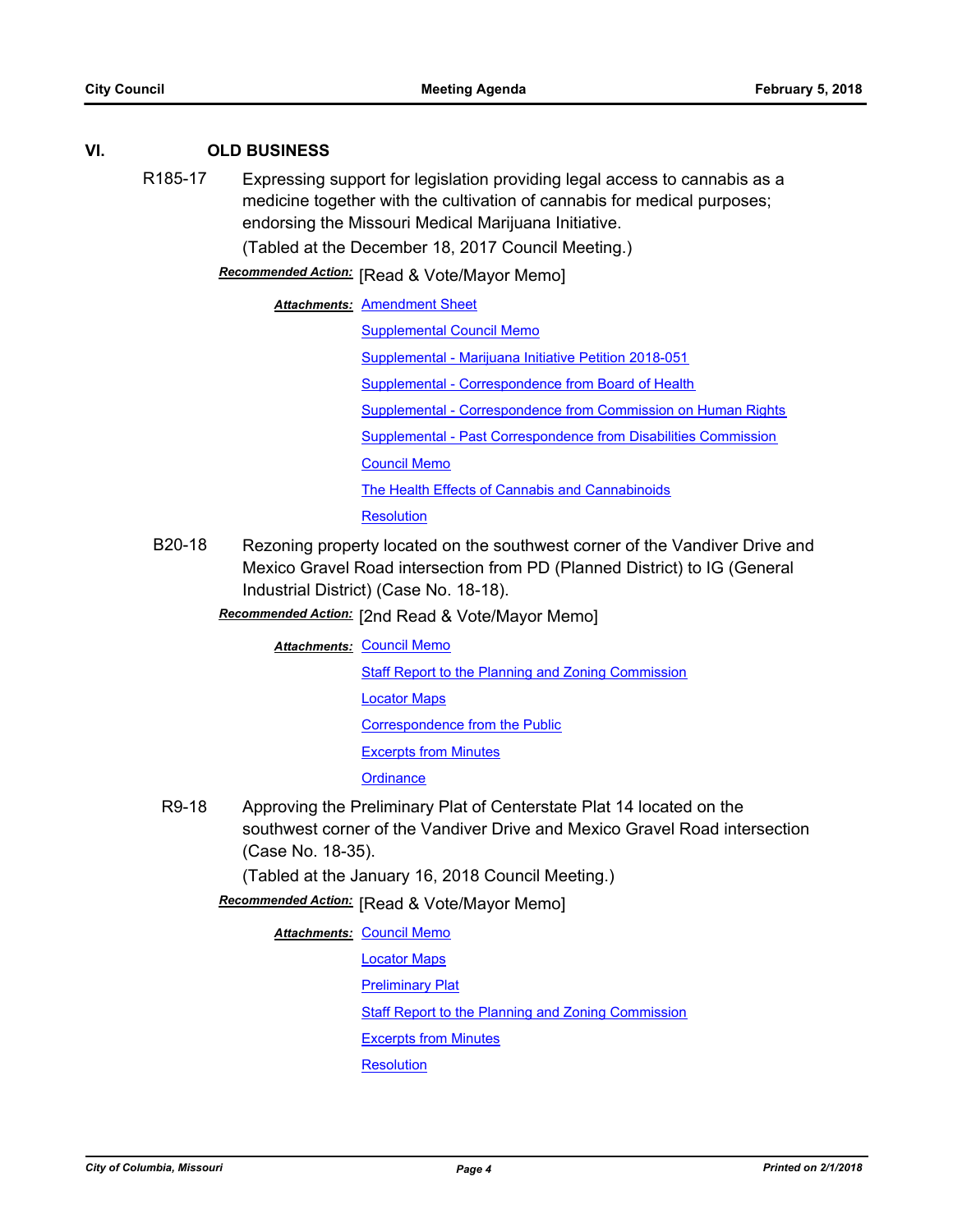|      | B21-18              | $18-17$ ).            | Approving the Final Plat of Centerstate Plat 14, a Replat of Lot 1 Centerstate<br>Plat 13, located on the southwest corner of the Vandiver Drive and Mexico<br>Gravel Road intersection; authorizing a performance contract (Case No. |
|------|---------------------|-----------------------|---------------------------------------------------------------------------------------------------------------------------------------------------------------------------------------------------------------------------------------|
|      |                     |                       | Recommended Action: [2nd Read & Vote/Mayor Memo]                                                                                                                                                                                      |
|      |                     |                       | <b>Attachments: Council Memo</b>                                                                                                                                                                                                      |
|      |                     |                       | <b>Locator Maps</b>                                                                                                                                                                                                                   |
|      |                     |                       | <b>Final Plat</b>                                                                                                                                                                                                                     |
|      |                     |                       | Proposed Preliminary Plat (Case #18-35)                                                                                                                                                                                               |
|      |                     |                       | <b>Ordinance</b>                                                                                                                                                                                                                      |
|      |                     |                       | <b>Exhibit A to Ordinance</b>                                                                                                                                                                                                         |
|      | B31-18              | LLC.                  | Authorizing a solar project power purchase agreement with Truman Solar,                                                                                                                                                               |
|      |                     |                       | Recommended Action: [2nd Read & Vote/Mayor Memo]                                                                                                                                                                                      |
|      |                     |                       | <b>Attachments: Council Memo</b>                                                                                                                                                                                                      |
|      |                     |                       | Ordinance                                                                                                                                                                                                                             |
|      |                     |                       | <b>Attachment A to Ordinance</b>                                                                                                                                                                                                      |
|      | B32-18              | LLC.                  | Authorizing a small generator interconnection agreement with Truman Solar,                                                                                                                                                            |
|      |                     |                       | Recommended Action: [2nd Read & Vote/Mayor Memo]                                                                                                                                                                                      |
|      |                     |                       | <b>Attachments: Council Memo</b>                                                                                                                                                                                                      |
|      |                     |                       | <b>Ordinance</b>                                                                                                                                                                                                                      |
|      |                     |                       | <b>Exhibit A to Ordinance</b>                                                                                                                                                                                                         |
| VII. |                     | <b>CONSENT AGENDA</b> |                                                                                                                                                                                                                                       |
|      | B <sub>22</sub> -18 |                       | Approving a PD Plan Major Amendment for The Villas at Old Hawthorne                                                                                                                                                                   |
|      |                     |                       | located east and west of Old Hawthorne Drive West (Case No. 18-5).                                                                                                                                                                    |
|      |                     |                       | Recommended Action: [2nd Read & Vote/Mayor Memo]                                                                                                                                                                                      |
|      |                     |                       | <b>Attachments: Council Memo</b>                                                                                                                                                                                                      |
|      |                     |                       | <b>Staff Report to Planning and Zoning Commission</b>                                                                                                                                                                                 |
|      |                     |                       | <b>Locator Maps</b>                                                                                                                                                                                                                   |

[PD Plan](http://gocolumbiamo.legistar.com/gateway.aspx?M=F&ID=3e66af4f-6a0d-4eee-937d-d3a9d5b9eb84.pdf)

[Attachment to PZC Report-Previously Approved SOI](http://gocolumbiamo.legistar.com/gateway.aspx?M=F&ID=076e9824-924e-485e-9e93-067c1a753d16.pdf)

[Attachment to PZC Report-Previously Approved PD Plan \(2/15/17\)](http://gocolumbiamo.legistar.com/gateway.aspx?M=F&ID=1753c1d0-bfc4-408d-b396-90c208b3d0a8.pdf)

[Excerpts from Minutes](http://gocolumbiamo.legistar.com/gateway.aspx?M=F&ID=0690ba45-2701-4625-bdb5-8c505657ae33.docx)

**[Ordinance](http://gocolumbiamo.legistar.com/gateway.aspx?M=F&ID=95f7dd56-f3eb-4808-b713-d1fa50d89a67.doc)**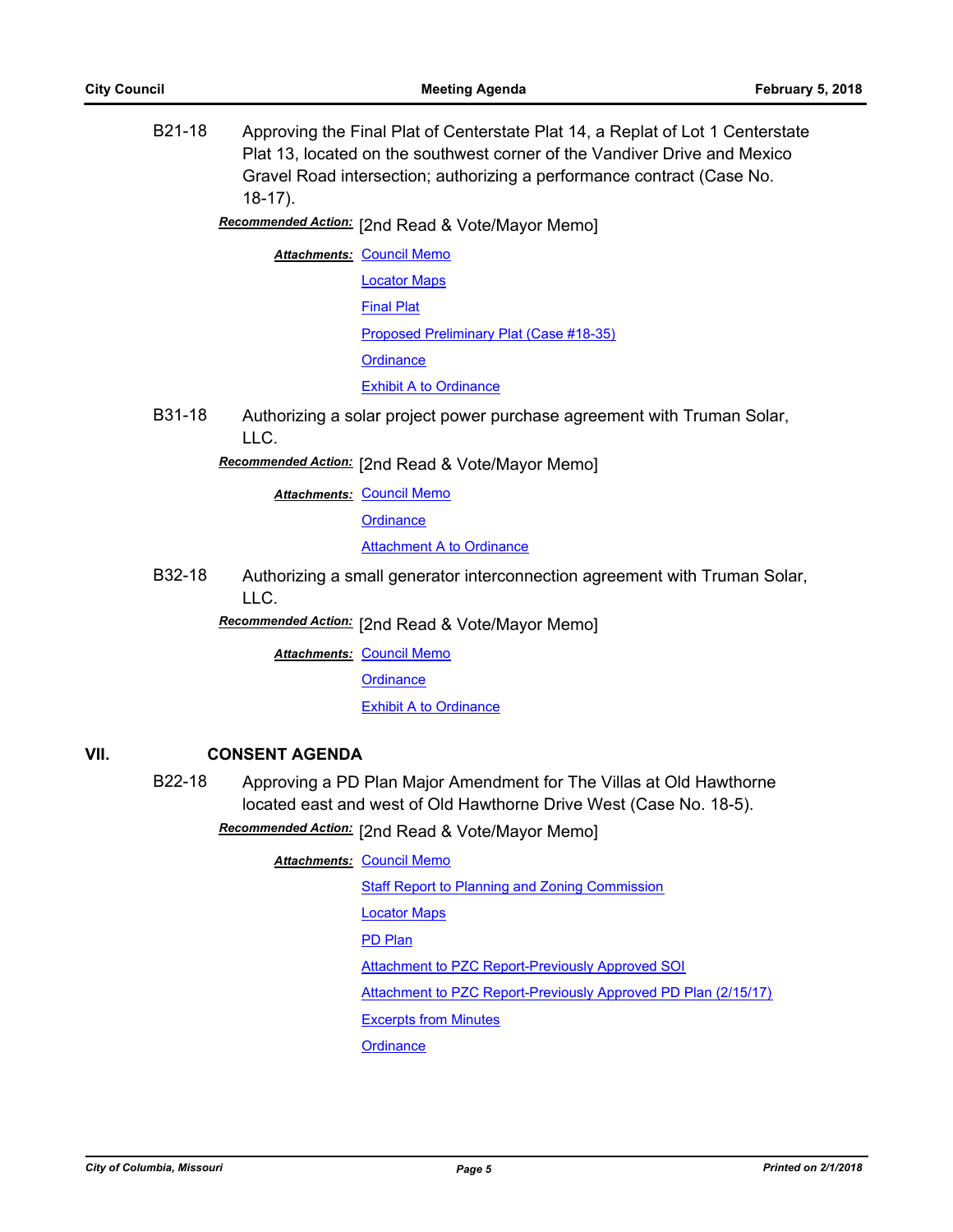B23-18 Approving the Red Oak Marketplace PD Plan located on the southwest corner of the Grindstone Parkway and Norfleet Drive intersection (Case No. 18-20).

[2nd Read & Vote/Mayor Memo] *Recommended Action:*

**Attachments: [Council Memo](http://gocolumbiamo.legistar.com/gateway.aspx?M=F&ID=462b5121-5e69-45eb-8673-cbb9df60aa3c.docx)** 

[Locator Maps](http://gocolumbiamo.legistar.com/gateway.aspx?M=F&ID=73df5822-ad40-466d-9fd7-d7eb324f9428.pdf)

[PD Plan and Building Elevations](http://gocolumbiamo.legistar.com/gateway.aspx?M=F&ID=033446df-1304-482d-8663-864ac16b9995.pdf)

[Staff Report to Planning and Zoning Commission](http://gocolumbiamo.legistar.com/gateway.aspx?M=F&ID=6db13a48-d1c1-4ab3-9568-117a325d8ff9.docx)

[Attachment to PZC Report-PD Plan and Building Elevation](http://gocolumbiamo.legistar.com/gateway.aspx?M=F&ID=74410c95-3fa0-4d37-be86-d8c7cd03128e.pdf)

[Attachment to PZC Report-Previously Approved SOI](http://gocolumbiamo.legistar.com/gateway.aspx?M=F&ID=e6b26c49-e5bd-4621-b7fb-0638fc861722.pdf)

[Attachment to PZC Report-Previoulsy Approved Preliminary Plat](http://gocolumbiamo.legistar.com/gateway.aspx?M=F&ID=018926d9-8db6-423c-ae5a-d156c449a9d1.pdf)

[Excerpts from Minutes](http://gocolumbiamo.legistar.com/gateway.aspx?M=F&ID=00a8bac5-91fb-499e-9c2a-02075009ff40.docx)

**[Ordinance](http://gocolumbiamo.legistar.com/gateway.aspx?M=F&ID=ea03f12e-b850-4c57-a939-b36689c62965.doc)** 

B24-18 Approving the Final Plat of The Gates, Plat No. 4, a major Replat of Lot C1, The Gates Plat No. 2 & 3 and a tract located in the Southeast Quarter of Section 9 and the Southwest Quarter of Section 10, Township 47 North, Range 13 West, located south of Old Plank Road and at the current east terminus of Rivington Drive; authorizing a performance contract (Case No. 17-33).

**Recommended Action:** [2nd Read & Vote/Mayor Memo]

**Attachments: [Council Memo](http://gocolumbiamo.legistar.com/gateway.aspx?M=F&ID=d5321b0a-a06d-4e05-aa67-ca2dff78bf89.docx)** [Locator Maps](http://gocolumbiamo.legistar.com/gateway.aspx?M=F&ID=7f1203ff-9e2a-4a65-9422-edf4f6c5b955.pdf) [Final Plat](http://gocolumbiamo.legistar.com/gateway.aspx?M=F&ID=ab22629a-9104-4654-8df5-941fe63de65e.pdf) [Approved Preliminary Plat](http://gocolumbiamo.legistar.com/gateway.aspx?M=F&ID=442763e4-b76b-4ddf-b97f-386c36a40776.pdf) **[Ordinance](http://gocolumbiamo.legistar.com/gateway.aspx?M=F&ID=2ef3e626-2436-41a9-bd6c-706a21a11535.doc)** [Exhibit A to Ordinance](http://gocolumbiamo.legistar.com/gateway.aspx?M=F&ID=01a11b46-5453-44ac-bb4a-0e46caebcd4d.pdf)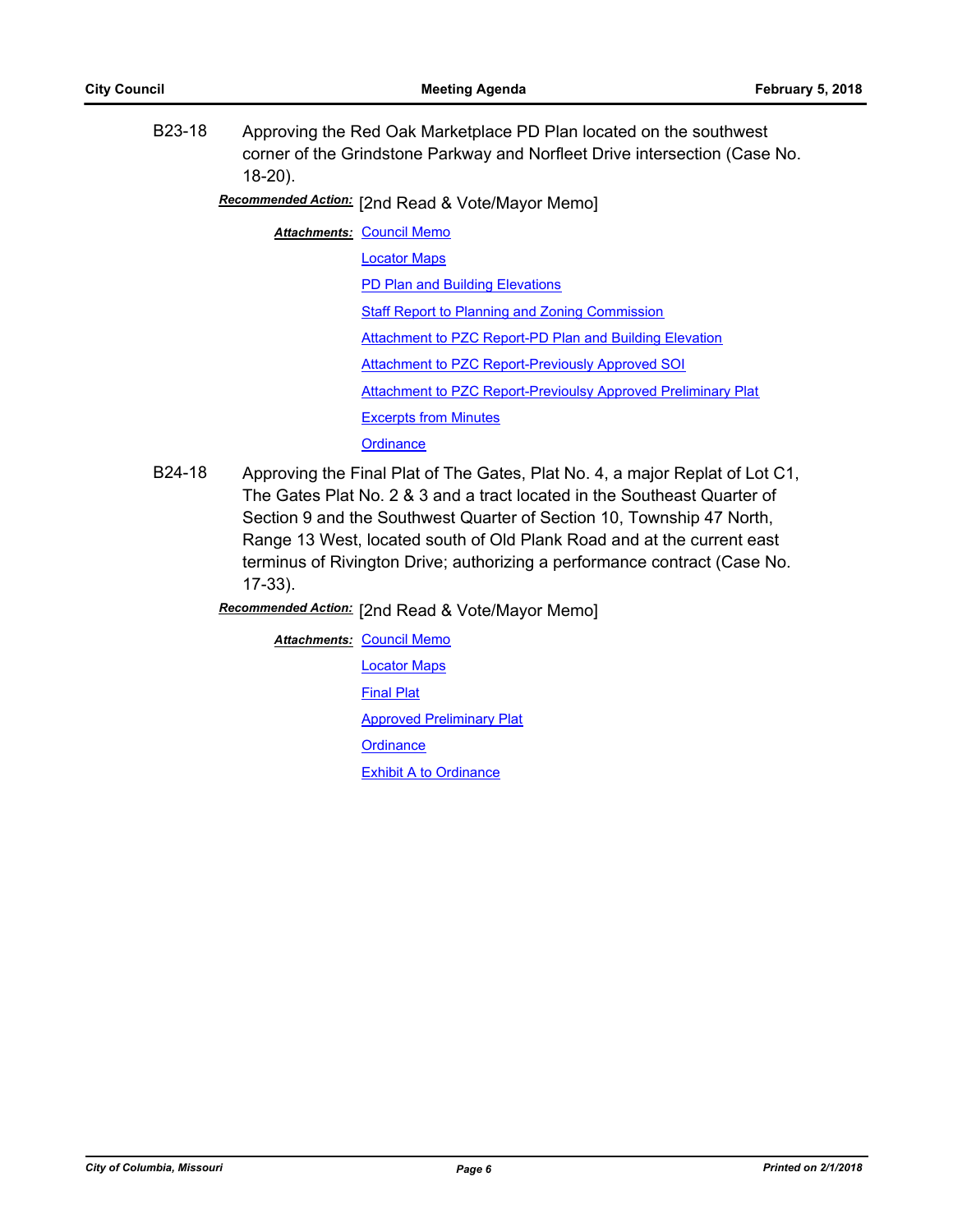B25-18 Approving the Final Plat of Branham - Renfro Subdivision - Plat 2 located on the northwest corner of the West Boulevard and Stadium Boulevard intersection (1028 and 1100 Westwinds Drive); authorizing a performance contract; granting design adjustments relating to sidewalk construction along West Boulevard and Stadium Boulevard (Case No. 17-64).

[2nd Read & Vote/Mayor Memo] *Recommended Action:*

| <b>Attachments: Council Memo</b>                          |
|-----------------------------------------------------------|
| <b>Locator Maps</b>                                       |
| <b>Final Plat</b>                                         |
| <b>Staff Report to Planning and Zoning Commission</b>     |
| Attachment to PZC Report- R48-06A                         |
| <b>Attachment to PZC Report-Sidewalk Variance Request</b> |
| <b>Excerpts from Minutes</b>                              |
| Ordinance                                                 |
| <b>Exhibit A to Ordinance</b>                             |

- B26-18 Approving the Final Plat of Tuscany Ridge Plat No. 2 located on the east side of Brown Station Road and south of Napoli Drive; authorizing a performance contract (Case No. 17-235).
	- **Recommended Action:** [2nd Read & Vote/Mayor Memo]

**Attachments: [Council Memo](http://gocolumbiamo.legistar.com/gateway.aspx?M=F&ID=dd86ac6f-9e34-4c94-ac3f-5da4e302515e.docx)** [Locator Map](http://gocolumbiamo.legistar.com/gateway.aspx?M=F&ID=b0da23cb-e1cc-48d8-b3cc-f13003e7505b.pdf) [Final Plat](http://gocolumbiamo.legistar.com/gateway.aspx?M=F&ID=c20f6069-0625-4f6b-b6d9-75cfad26f4a7.pdf) [Previously Approved Preliminary Plat](http://gocolumbiamo.legistar.com/gateway.aspx?M=F&ID=227d3fd5-be93-46e3-a8d2-8682f026e71b.pdf) **[Ordinance](http://gocolumbiamo.legistar.com/gateway.aspx?M=F&ID=0344d82a-28bc-4a61-9402-52aa37cdb99d.doc) [Exhibit A to Ordinance](http://gocolumbiamo.legistar.com/gateway.aspx?M=F&ID=41c34dbd-a446-425e-9432-644d6774cf67.pdf)** 

B29-18 Authorizing construction of the Sinclair Road at Mill Creek Culvert Replacement Project; calling for bids through the Purchasing Division.

Recommended Action: [2nd Read & Vote/Mayor Memo]

**Attachments: [Council Memo](http://gocolumbiamo.legistar.com/gateway.aspx?M=F&ID=c39f3f6d-ebfa-42b6-b72d-2c652bcaeb9b.docx)** 

[Location Diagram Sinclair Culvert](http://gocolumbiamo.legistar.com/gateway.aspx?M=F&ID=df7f69b3-4b69-489a-b2d3-b3c8e4668823.jpg)

**[Ordinance](http://gocolumbiamo.legistar.com/gateway.aspx?M=F&ID=a2e6b967-8b3e-44b2-9901-192a5a773dc3.doc)**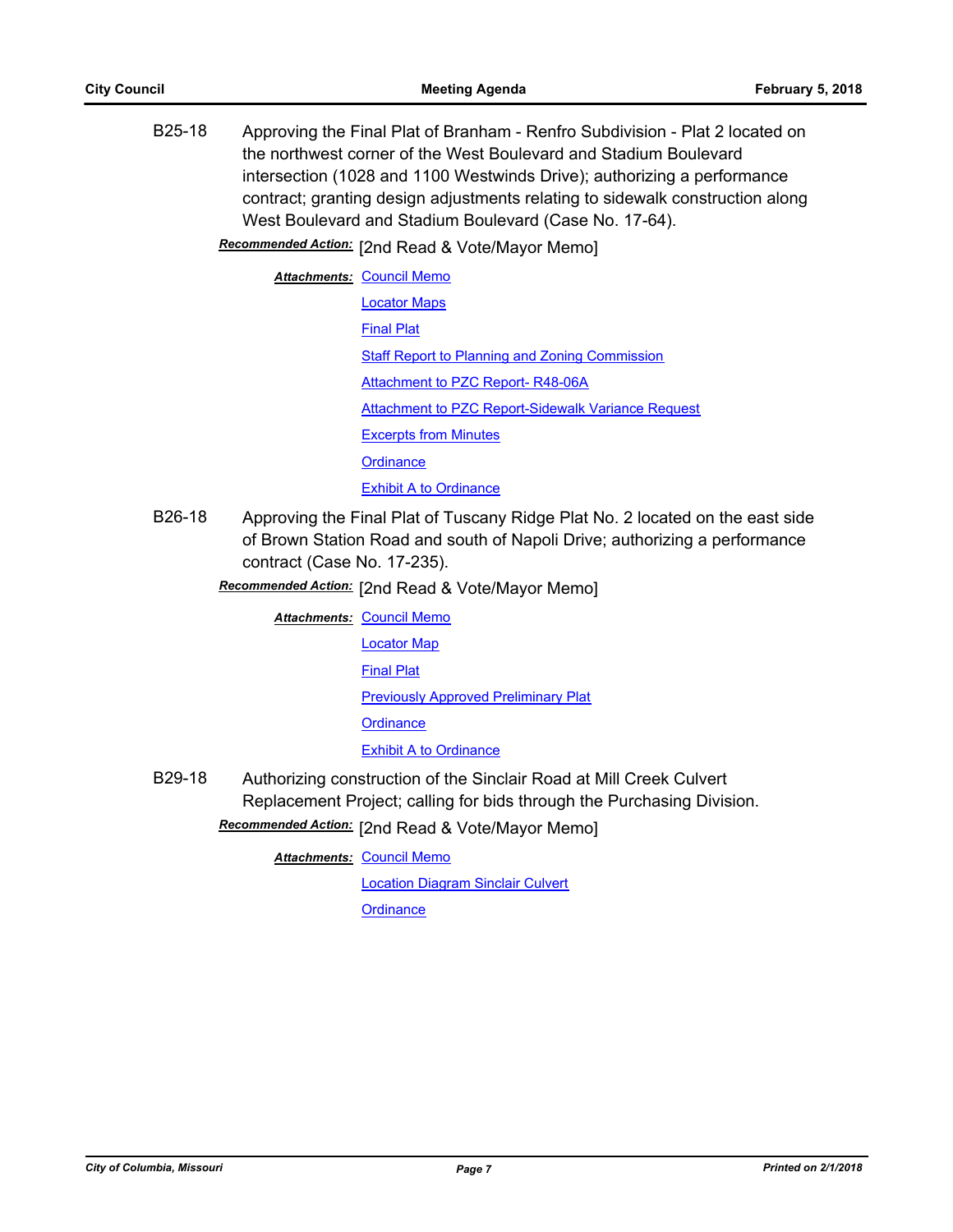B30-18 Authorizing the acquisition of certain interests in real property for construction of the Bingham Road and Ridgeley Road PCCE #16 sanitary sewer improvement project.

Recommended Action: [2nd Read & Vote/Mayor Memo]

**Attachments: [Council Memo](http://gocolumbiamo.legistar.com/gateway.aspx?M=F&ID=e5014b57-e675-4e8a-8361-d7d1b95b0c93.docx)** [Location Diagram](http://gocolumbiamo.legistar.com/gateway.aspx?M=F&ID=9b52f84e-17da-47e9-873d-9d811fc491a1.pdf) [11 Bingham Diagram](http://gocolumbiamo.legistar.com/gateway.aspx?M=F&ID=e2a71fe6-2be7-45c2-81fc-0114b2f1f42a.pdf) [201 Ridgeley Diagram](http://gocolumbiamo.legistar.com/gateway.aspx?M=F&ID=6e09fc5d-bd60-4443-8982-77eae1f68b19.pdf) **[Ordinance](http://gocolumbiamo.legistar.com/gateway.aspx?M=F&ID=b6283cd8-fe42-424d-8a88-6e2fbc41127e.doc)** 

- B33-18 Amending the FY 2018 Annual Budget by adding and deleting positions in the Information Technology Department - Geospatial Information Services Division; amending the FY 2018 Classification and Pay Plan by closing a classification and adding a classification.
	- Recommended Action: [2nd Read & Vote/Mayor Memo]

**Attachments: [Council Memo](http://gocolumbiamo.legistar.com/gateway.aspx?M=F&ID=fbbbb2bc-ceb0-4088-a0db-6ea1e13db524.docx) [Summary of Amendment to Classification and Pay Plan](http://gocolumbiamo.legistar.com/gateway.aspx?M=F&ID=9bcaa6f6-2a13-4e22-832e-c038f90853fa.doc) [Ordinance](http://gocolumbiamo.legistar.com/gateway.aspx?M=F&ID=4c2847f8-1d35-437a-ade8-8d57098f4ed5.doc)** 

- R10-18 Setting a public hearing: proposed upgrade of the water distribution infrastructure along Bryant Street between Ash Street and Switzler Street, and along Switzler Street between Garth Avenue and Lasalle Place.
	- **Recommended Action:** [Read & Vote/Mayor Memo]

#### **Attachments: [Council Memo](http://gocolumbiamo.legistar.com/gateway.aspx?M=F&ID=67d1ed00-aee5-42a1-b6ae-561f5574af01.docx)**

#### **[Resolution](http://gocolumbiamo.legistar.com/gateway.aspx?M=F&ID=c2a72140-ca9a-4896-aa0c-4b8d6e2364f5.doc)**

R11-18 Expressing support for renovation of the Columbia Housing Authority's Providence Walkway Apartments and associated application to the Missouri Housing Development Commission for low-income housing tax credits.

**Recommended Action:** [Read & Vote/Mayor Memo]

**Attachments: [Council Memo](http://gocolumbiamo.legistar.com/gateway.aspx?M=F&ID=1e52dbd5-af23-4ed6-8dc3-52fb213b0fad.docx)** 

[Correspondence from the Columbia Housing Authority](http://gocolumbiamo.legistar.com/gateway.aspx?M=F&ID=ad11c802-d771-4661-bef7-853c17fc4056.pdf) [Resolution](http://gocolumbiamo.legistar.com/gateway.aspx?M=F&ID=0024a89e-2769-4336-85a6-6fd9d5dd53ca.doc)

R12-18 Authorizing application for federal assistance from the Recreational Trails Program for construction of the Hinkson Creek Trail - Stephens Lake Park to Clark Lane project.

**Recommended Action:** [Read & Vote/Mayor Memo]

**Attachments: [Council Memo](http://gocolumbiamo.legistar.com/gateway.aspx?M=F&ID=d7daa23f-4594-4f34-a022-a9d6eed3d2fb.docx)** 

[Plan](http://gocolumbiamo.legistar.com/gateway.aspx?M=F&ID=c7e7919b-d544-4e95-a3f8-fa8c35acba24.pdf)

**[Resolution](http://gocolumbiamo.legistar.com/gateway.aspx?M=F&ID=910d5326-3450-427e-8587-dfdebb8209a2.doc)**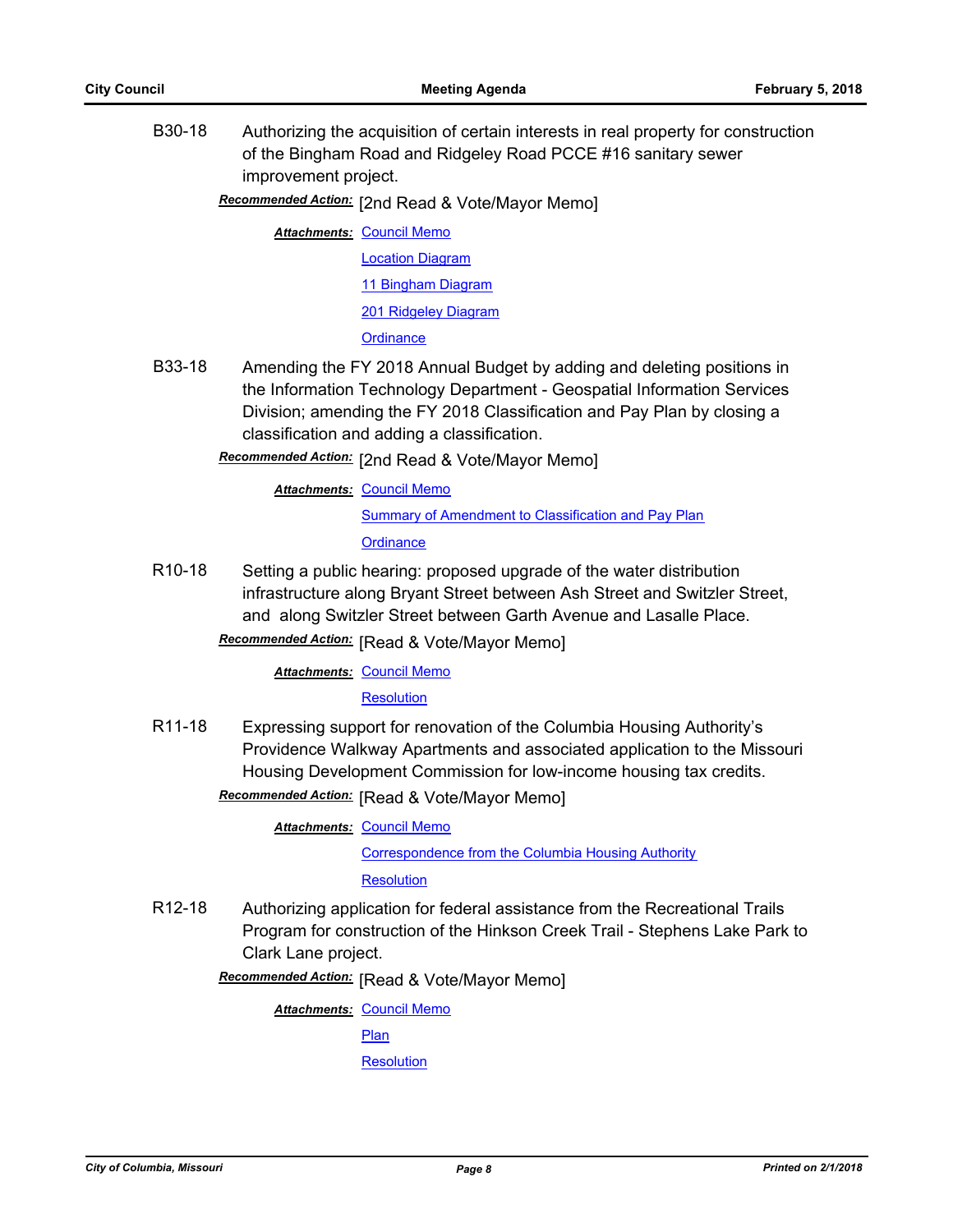R13-18 Authorizing application for a Land and Water Conservation Fund grant from the Missouri Department of Natural Resources relating to the purchase of property on Sinclair Road to be used for park purposes.

**Recommended Action:** [Read & Vote/Mayor Memo]

**Attachments: [Council Memo](http://gocolumbiamo.legistar.com/gateway.aspx?M=F&ID=7cfb1852-a711-4dc9-9393-52e63d789f76.docx)** 

[Map](http://gocolumbiamo.legistar.com/gateway.aspx?M=F&ID=568276c1-26f6-4ede-87cb-eb6bd55922d8.pdf)

[Correspondence from Columbia Public Schools](http://gocolumbiamo.legistar.com/gateway.aspx?M=F&ID=8276b132-dbb4-4ea8-aafd-f77e2283a05f.pdf)

**[Resolution](http://gocolumbiamo.legistar.com/gateway.aspx?M=F&ID=54e39bde-3247-46ff-849a-e7362dba3cd3.doc)** 

R14-18 Authorizing an agreement for professional services with Weather or Not for weather condition monitoring services.

**Recommended Action:** [Read & Vote/Mayor Memo]

**Attachments: [Council Memo](http://gocolumbiamo.legistar.com/gateway.aspx?M=F&ID=f6b3d447-102c-48be-a970-a7a101cbd049.docx)** 

**[Resolution](http://gocolumbiamo.legistar.com/gateway.aspx?M=F&ID=53e10432-9f76-4c56-8d32-b5c8d4bd1263.doc)** 

[Attachment A to Resolution](http://gocolumbiamo.legistar.com/gateway.aspx?M=F&ID=12ba8e12-ebcb-42b1-a02c-a5e649f75455.pdf)

R15-18 Authorizing an extension of the temporary closure of a portion of the sidewalk and three (3) parking spaces on the north side of Walnut Street, between Eighth Street and Ninth Street, to facilitate the construction of an office building at 807 E. Walnut Street.

**Recommended Action:** [Read & Vote/Mayor Memo]

**Attachments: [Council Memo](http://gocolumbiamo.legistar.com/gateway.aspx?M=F&ID=20733d03-0ce4-4bea-adc3-5af9633a4308.docx)** 

[Notification Letter to Adjacent Property Owners](http://gocolumbiamo.legistar.com/gateway.aspx?M=F&ID=f198d0d5-6a77-4bb0-81f7-6627a6162339.pdf)

**[Resolution](http://gocolumbiamo.legistar.com/gateway.aspx?M=F&ID=7cbe8443-665e-40a8-8293-ccd4f9e27978.doc)** 

[Exhibit A to Resolution](http://gocolumbiamo.legistar.com/gateway.aspx?M=F&ID=9016f6ea-0072-4e97-9f14-d4166154d99a.pdf)

R16-18 Transferring funds from the Office of Cultural Affairs to the Community Foundation of Central Missouri - Columbia Arts Fund for sustainable art and arts programming.

**Recommended Action:** [Read & Vote/Mayor Memo]

**Attachments: [Council Memo](http://gocolumbiamo.legistar.com/gateway.aspx?M=F&ID=5a5a01e3-0d59-4479-9754-f10e04811c3a.docx)** 

**[Resolution](http://gocolumbiamo.legistar.com/gateway.aspx?M=F&ID=52ca7d02-60e0-4fd7-9120-e13ac1695b45.doc)** 

R17-18 Authorizing a special event agreement with Ragtag Film Society for the 2018 True False Film Festival.

**Recommended Action:** [Read & Vote/Mayor Memo]

**Attachments: [Council Memo](http://gocolumbiamo.legistar.com/gateway.aspx?M=F&ID=baf4f1da-51a8-4d15-9d44-1cfa024abcc2.docx)** 

**[Resolution](http://gocolumbiamo.legistar.com/gateway.aspx?M=F&ID=4e2c7a36-2309-4faf-aa46-506a12e7565f.doc)** 

[Attachment A to Resolution](http://gocolumbiamo.legistar.com/gateway.aspx?M=F&ID=10e893fd-256b-489a-909f-2ce1ef2097be.pdf)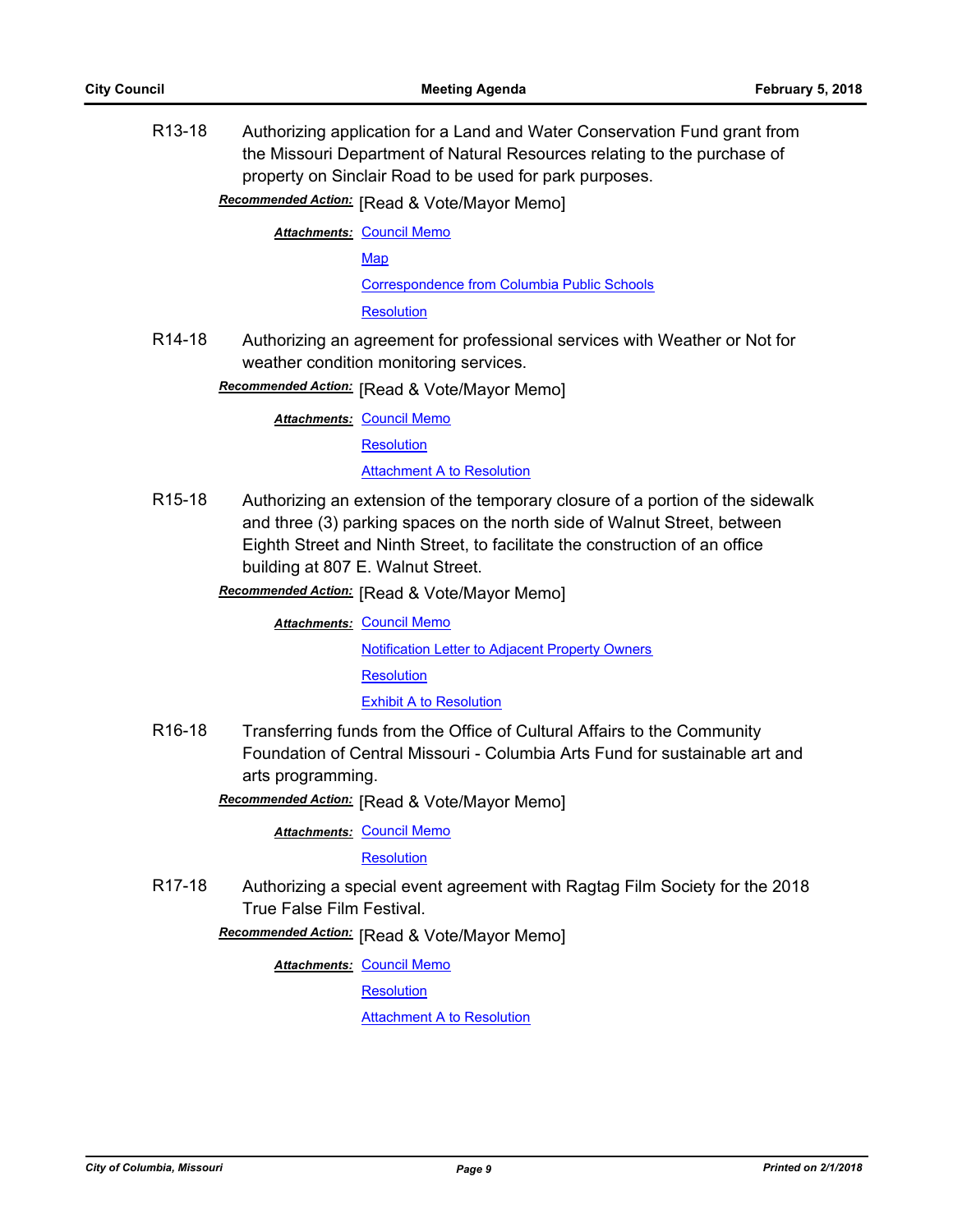R18-18 Authorizing an agreement with Virtual Academy and Missouri Police Chiefs Association for Peace Officer Standards and Training Program (POST) approved online training for City of Columbia police officers.

**Recommended Action:** [Read & Vote/Mayor Memo]

**Attachments: [Council Memo](http://gocolumbiamo.legistar.com/gateway.aspx?M=F&ID=bc552f24-aa04-484a-b9c0-5cd07f9ab516.docx)** 

**[Resolution](http://gocolumbiamo.legistar.com/gateway.aspx?M=F&ID=54b61b05-7d5b-4118-bb60-80199b61b40b.doc)** 

[Exhibit A to Resolution](http://gocolumbiamo.legistar.com/gateway.aspx?M=F&ID=dbfa951a-1e09-433f-be4c-9d3890860091.pdf)

R19-18 Authorizing an agreement for professional engineering services with TREKK Design Group, LLC for an Inflow and Infiltration (I/I) study of the Flat Branch-C and Flat Branch-I basin areas.

**Recommended Action:** [Read & Vote/Mayor Memo]

**Attachments: [Council Memo](http://gocolumbiamo.legistar.com/gateway.aspx?M=F&ID=8046193c-7ebe-4f43-8e7e-05bb59303962.docx)** 

**[Diagram](http://gocolumbiamo.legistar.com/gateway.aspx?M=F&ID=05192fcc-7e55-4848-8683-78221fe4a32c.pdf)** 

**[Resolution](http://gocolumbiamo.legistar.com/gateway.aspx?M=F&ID=417c1ce8-8e49-4ea0-b158-7ea049e9f871.doc)** 

[Exhibit A to Resolution](http://gocolumbiamo.legistar.com/gateway.aspx?M=F&ID=bc2a6aaa-0a0c-4478-b3f7-58687bfe0193.pdf)

# **VIII. NEW BUSINESS**

R20-18 Accepting the Neighborhood Traffic Management Program 2017 Year End Report Summary; authorizing staff to complete the public improvement process for the proposed installlation of traffic calming devices on Sexton Road and Rollins Road; authorizing staff to pursue traffic calming projects on William Street, Primrose Drive and Rain Forest Parkway.

**Recommended Action:** [Read & Vote/Mayor Memo]

**Attachments: [Council Memo](http://gocolumbiamo.legistar.com/gateway.aspx?M=F&ID=58e0d4f8-81c4-4a63-b804-2b0ccad8702c.docx)** 

**[Resolution](http://gocolumbiamo.legistar.com/gateway.aspx?M=F&ID=26020c8e-6954-4e60-8d22-3d7cac2ee1bc.doc)** 

[Exhibit A to Resolution](http://gocolumbiamo.legistar.com/gateway.aspx?M=F&ID=6dbf9bd6-baaf-4550-9087-f83e92836589.pdf)

## **IX. INTRODUCTION AND FIRST READING**

B34-18**\*** Adopting the Rules of Procedure for the City of Columbia Board of Adjustment.

**Recommended Action:** [Intro & 1st Read/Mayor Memo]

**Attachments: [Council Memo](http://gocolumbiamo.legistar.com/gateway.aspx?M=F&ID=322d5412-9829-4872-8f74-f121beffe2d2.docx)** 

[Excerpts from Minutes](http://gocolumbiamo.legistar.com/gateway.aspx?M=F&ID=3c449c90-1c68-413f-bee2-8b84c4cfec45.docx)

**[Ordinance](http://gocolumbiamo.legistar.com/gateway.aspx?M=F&ID=f0e0905c-918d-4f94-8c64-9b66eaa64960.doc)** 

[Exhibit A to Ordinance](http://gocolumbiamo.legistar.com/gateway.aspx?M=F&ID=941abf5f-28ae-422f-b0b4-1af5332c9770.doc)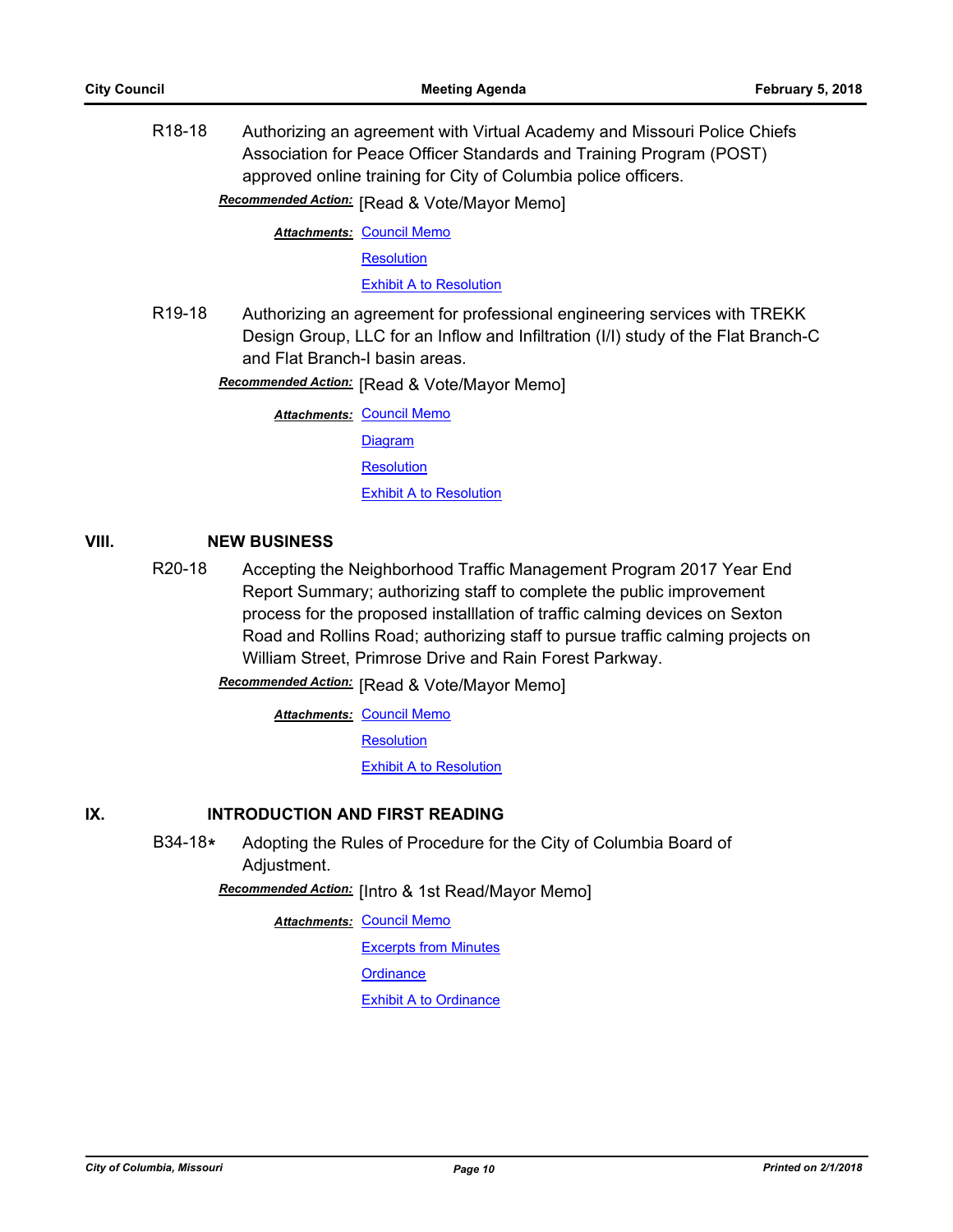B35-18**\*** Approving the Final Plat of The Villas at Old Hawthorne Plat 9B, a Replat of a portion of Lot 5 of Old Hawthorne Plat 1, located east and west of Old Hawthorne Drive West; authorizing a performance contract (Case No. 18-5).

**Recommended Action:** [Intro & 1st Read/Mayor Memo]

**Attachments: [Council Memo](http://gocolumbiamo.legistar.com/gateway.aspx?M=F&ID=df8b9dd2-ebf2-4271-9f56-40981a803928.docx)** [Locator Maps](http://gocolumbiamo.legistar.com/gateway.aspx?M=F&ID=d7fa1de1-51fe-4b15-85a7-568f67175ce6.pdf) [Final Plat](http://gocolumbiamo.legistar.com/gateway.aspx?M=F&ID=edeceba7-e70e-46e1-b78b-f48a441327d0.pdf) [Previously Approved - Old Hawthorne Plat 1](http://gocolumbiamo.legistar.com/gateway.aspx?M=F&ID=0195d95e-ed74-4413-9db9-86bb70159036.pdf) **[Ordinance](http://gocolumbiamo.legistar.com/gateway.aspx?M=F&ID=5fc08dc7-1b8a-4558-a69c-c03ebfb01b7a.doc)** [Exhibit A to Ordinance](http://gocolumbiamo.legistar.com/gateway.aspx?M=F&ID=948f1dcc-3204-4ff5-b02b-3cb2f2a01019.pdf)

- B36-18**\*** Approving the Final Plat of CGS Subdivision Plat 2 located on the south side of Broadway and west of Rothwell Drive (4006 W. Broadway); authorizing a performance contract (Case No. 18-22).
	- **Recommended Action:** [Intro & 1st Read/Mayor Memo]

**Attachments: [Council Memo](http://gocolumbiamo.legistar.com/gateway.aspx?M=F&ID=bc6fe6c9-bae6-4b29-b5f9-e2d30ef83b72.docx)** 

**[Staff Report to Planning and Zoning Commission](http://gocolumbiamo.legistar.com/gateway.aspx?M=F&ID=4a72b134-6318-4207-9086-40176702a0f2.docx)** [Locator Maps](http://gocolumbiamo.legistar.com/gateway.aspx?M=F&ID=69388979-4d95-4a03-8186-9f4b34be49be.pdf) [Final Plat](http://gocolumbiamo.legistar.com/gateway.aspx?M=F&ID=53b50aca-93e0-4b47-93ed-ad44120b38d6.pdf) [Excerpts from Minutes](http://gocolumbiamo.legistar.com/gateway.aspx?M=F&ID=2ca2932d-1de7-48b0-bf08-806f50742d65.docx) **[Ordinance](http://gocolumbiamo.legistar.com/gateway.aspx?M=F&ID=2eed6958-e45b-4574-96f5-cd67ae6fd771.doc)** [Exhibit A to Ordinance](http://gocolumbiamo.legistar.com/gateway.aspx?M=F&ID=280f9da2-927d-42fd-9fac-672aaeec5711.pdf) B37-18**\*** Approving the Minor Plat of Bryant Walkway Apartments I - McBaine, a

Replat of a part of Lot 23 of Garth's Subdivision of Garth's Addition to the City of Columbia, located on the east side of McBaine Avenue and approximately 600 feet north of Ash Street (304 McBaine Avenue); authorizing a performance contract (Case No. 18-36).

Recommended Action: [Intro & 1st Read/Mayor Memo]

**Attachments: [Council Memo](http://gocolumbiamo.legistar.com/gateway.aspx?M=F&ID=f2682a4c-7796-47bc-adf9-4122f04877dd.docx)** 

[Locator Maps](http://gocolumbiamo.legistar.com/gateway.aspx?M=F&ID=9d3323a3-8f04-4824-ad08-8663ad74d318.pdf) [Final Plat](http://gocolumbiamo.legistar.com/gateway.aspx?M=F&ID=6a493962-3233-4030-8080-ed4e13ad9a0e.pdf) [Previously Approved - Garth's Subdivision of Garth's Addtion](http://gocolumbiamo.legistar.com/gateway.aspx?M=F&ID=b6a36702-34ef-4564-8d20-7caedb802814.pdf) **[Ordinance](http://gocolumbiamo.legistar.com/gateway.aspx?M=F&ID=3b40a681-6101-4ede-9626-3b9e361d7d1b.doc) [Exhibit A to Ordinance](http://gocolumbiamo.legistar.com/gateway.aspx?M=F&ID=bcc8a773-59a0-4baa-8495-9a04c4b82d30.pdf)**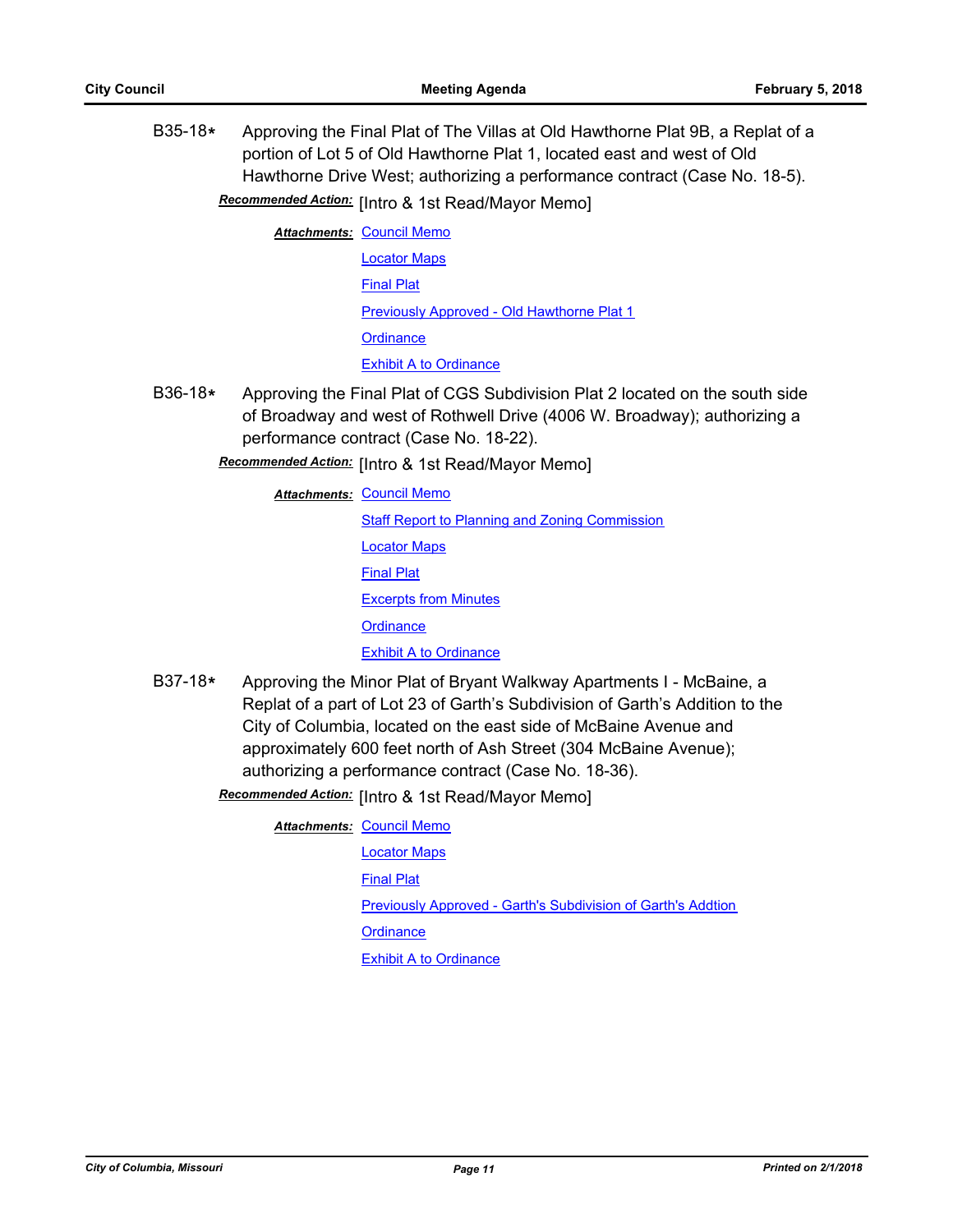B38-18**\*** Authorizing construction of a six-foot wide sidewalk along the west side of Oakland Gravel Road, between Blue Ridge Road and Edris Drive; calling for bids through the Purchasing Division.

Recommended Action: [Intro & 1st Read/Mayor Memo]

**Attachments: [Council Memo](http://gocolumbiamo.legistar.com/gateway.aspx?M=F&ID=63b33010-2c14-42dd-af9e-d7df66df3882.docx)** [Location Map](http://gocolumbiamo.legistar.com/gateway.aspx?M=F&ID=be7f30b2-8916-4855-9da1-b86f6ba759d4.pdf)

**[Ordinance](http://gocolumbiamo.legistar.com/gateway.aspx?M=F&ID=dd717308-864d-47e4-8bf8-10b16839dbde.doc)** 

B39-18**\*** Authorizing the acquisition of certain interests in real property for construction of a six-foot wide sidewalk along the west side of Oakland Gravel Road, between Blue Ridge Road and Edris Drive.

Recommended Action: [Intro & 1st Read/Mayor Memo]

**Attachments: [Council Memo](http://gocolumbiamo.legistar.com/gateway.aspx?M=F&ID=0e3d08c2-c610-4653-86f2-c2ab6cd60cc2.docx)** 

[Location Map](http://gocolumbiamo.legistar.com/gateway.aspx?M=F&ID=204de1a1-d1e5-441e-aaa8-ec8dd0cb83f3.pdf)

[Preliminary Plans](http://gocolumbiamo.legistar.com/gateway.aspx?M=F&ID=21b57f06-6a8b-473a-b1c1-e593b58626f3.pdf)

**[Ordinance](http://gocolumbiamo.legistar.com/gateway.aspx?M=F&ID=478599d7-90ae-4d73-9562-44f047117677.doc)** 

B40-18**\*** Authorizing Amendment No. 1 to the agreement for professional architectural services with Architects Design Group / ADG, Inc. for design services relating to the construction of the Police Precinct/Municipal Service Center North facility in the Auburn Hills Subdivision.

**Recommended Action:** [Intro & 1st Read/Mayor Memo]

**Attachments: [Council Memo](http://gocolumbiamo.legistar.com/gateway.aspx?M=F&ID=37017d04-ed5e-444d-ab08-77e3662e84b9.docx)** 

**[Ordinance](http://gocolumbiamo.legistar.com/gateway.aspx?M=F&ID=d352dfde-d8cc-4358-890a-ee7f945eb3fe.doc)** 

[Attachment A to Ordinance](http://gocolumbiamo.legistar.com/gateway.aspx?M=F&ID=9cff8a71-ccf7-4dcc-8962-b9c80d027f32.pdf)

B41-18 Authorizing the upgrade of the water distribution infrastructure along Bryant Street between Ash Street and Switzler Street, and along Switzler Street between Garth Avenue and Lasalle Place; determining that the work shall be done by City employees or authorizing the Purchasing Division to issue a contract for the project.

Recommended Action: [Intro & 1st Read/Mayor Memo]

**Attachments: [Council Memo](http://gocolumbiamo.legistar.com/gateway.aspx?M=F&ID=013a7450-12e3-44af-bff3-bf6691bcfadd.docx)** 

[Project Location Map](http://gocolumbiamo.legistar.com/gateway.aspx?M=F&ID=c9f65c3f-12c4-456c-8714-9477fb984267.pdf) **[Ordinance](http://gocolumbiamo.legistar.com/gateway.aspx?M=F&ID=c3378b1f-3471-48b0-aebc-9853c75a429f.doc)**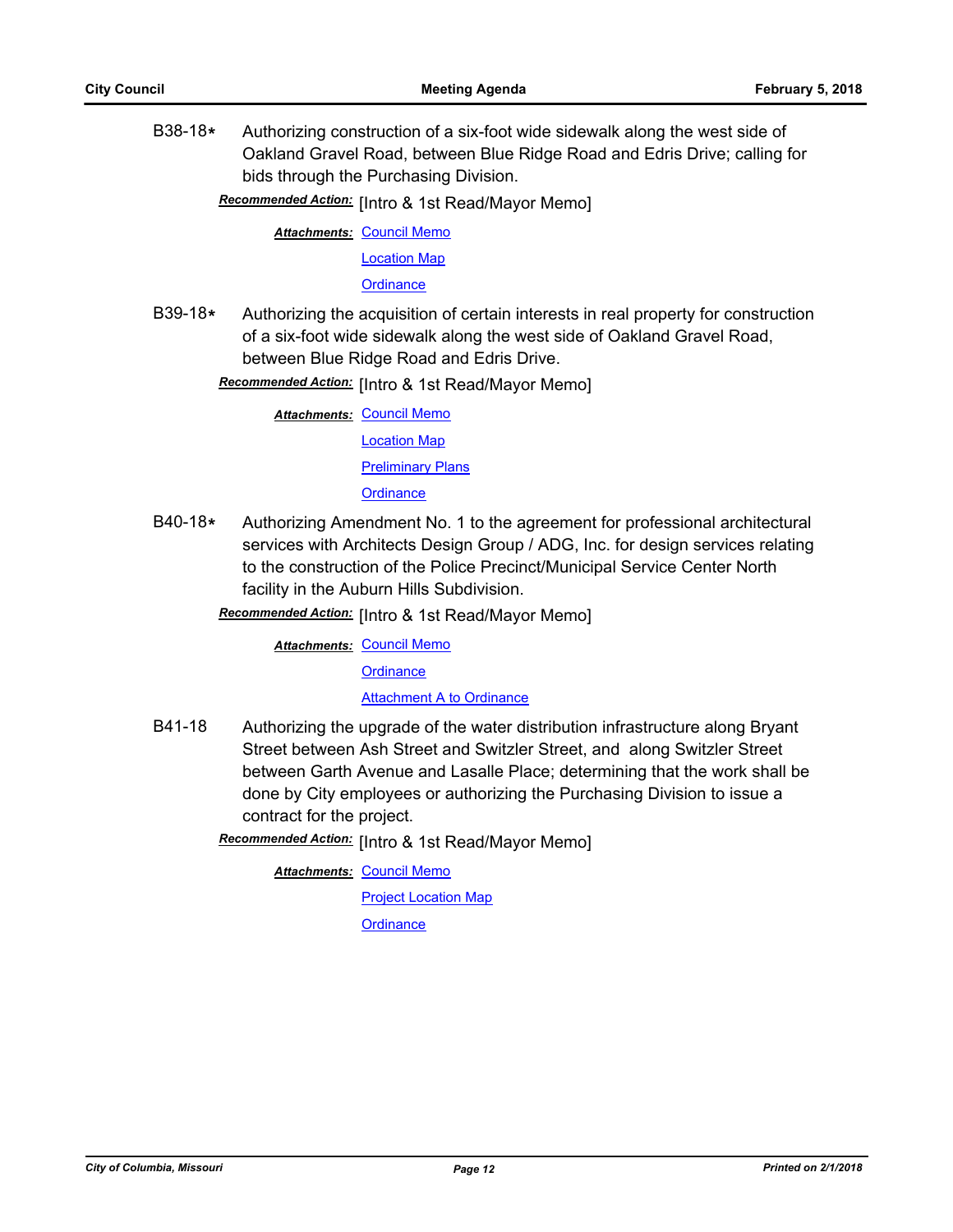B42-18**\*** Authorizing a pole attachment license agreement with ExteNet Systems, Inc. for the installation and maintenance of communications facilities, distributed antenna systems and associated wireless equipment on City distribution poles.

Recommended Action: [Intro & 1st Read/Mayor Memo]

**Attachments: [Council Memo](http://gocolumbiamo.legistar.com/gateway.aspx?M=F&ID=8c547b19-6bfc-4268-b923-bfbc822143c4.docx)** 

**[Ordinance](http://gocolumbiamo.legistar.com/gateway.aspx?M=F&ID=08577e91-f02c-48c0-905a-21fd6bca0001.doc)** 

[Exhibit A to Ordinance](http://gocolumbiamo.legistar.com/gateway.aspx?M=F&ID=281b99e2-595c-404f-9497-bf51fcb3333d.pdf)

B43-18**\*** Authorizing Amendment 8 to the general cooperative agreement with the Boone County Regional Sewer District relating to sewer service to property located on State Highway HH.

Recommended Action: [Intro & 1st Read/Mayor Memo]

**Attachments: [Council Memo](http://gocolumbiamo.legistar.com/gateway.aspx?M=F&ID=77e198c4-e8f9-4575-a8eb-15d07e7484af.docx)** 

[Communication from the Boone County Regional Sewer District](http://gocolumbiamo.legistar.com/gateway.aspx?M=F&ID=466f4dc1-70ce-42a7-a1e3-500b714ed0ba.pdf) **[Ordinance](http://gocolumbiamo.legistar.com/gateway.aspx?M=F&ID=38253f15-93e4-4abc-a28e-3ee4a46853a4.doc) [Attachment A to Ordinance](http://gocolumbiamo.legistar.com/gateway.aspx?M=F&ID=4d156b4c-3e44-42d8-bd5c-4aeff23f97f4.pdf)** 

B44-18**\*** Authorizing a grant of easement for sewer purposes with Boone County Regional Sewer District to change the connection point of a new force main sewer line located adjacent to Creasy Springs Road.

Recommended Action: [Intro & 1st Read/Mayor Memo]

**Attachments: [Council Memo](http://gocolumbiamo.legistar.com/gateway.aspx?M=F&ID=0aaf6b7c-635b-42e4-b6d6-79617306728b.docx)** 

[Correspondence from Boone County Regional Sewer District](http://gocolumbiamo.legistar.com/gateway.aspx?M=F&ID=419a1707-e513-4d14-80ba-c468174effe3.pdf) **[Ordinance](http://gocolumbiamo.legistar.com/gateway.aspx?M=F&ID=72204871-02a3-426c-bb3b-5650ad1eb8ca.doc)** 

**[Attachment A to Ordinance](http://gocolumbiamo.legistar.com/gateway.aspx?M=F&ID=3951ca17-8e50-41b5-94e2-1b9e2cfe6e45.pdf)** 

B45-18**\*** Authorizing an agreement for professional engineering services with Burns & McDonnell Engineering Company, Inc. for an aeronautical obstruction survey of Runway 2-20 at the Columbia Regional Airport.

Recommended Action: [Intro & 1st Read/Mayor Memo]

**Attachments: [Council Memo](http://gocolumbiamo.legistar.com/gateway.aspx?M=F&ID=faa867a3-0fc5-4545-a979-472569fce589.docx)** 

**[Ordinance](http://gocolumbiamo.legistar.com/gateway.aspx?M=F&ID=fc157763-fbbb-49bc-aac9-92651ece6467.doc)** 

[Attachment A to Ordinance](http://gocolumbiamo.legistar.com/gateway.aspx?M=F&ID=c7c03239-5592-4495-879e-e2b6c745e67d.pdf)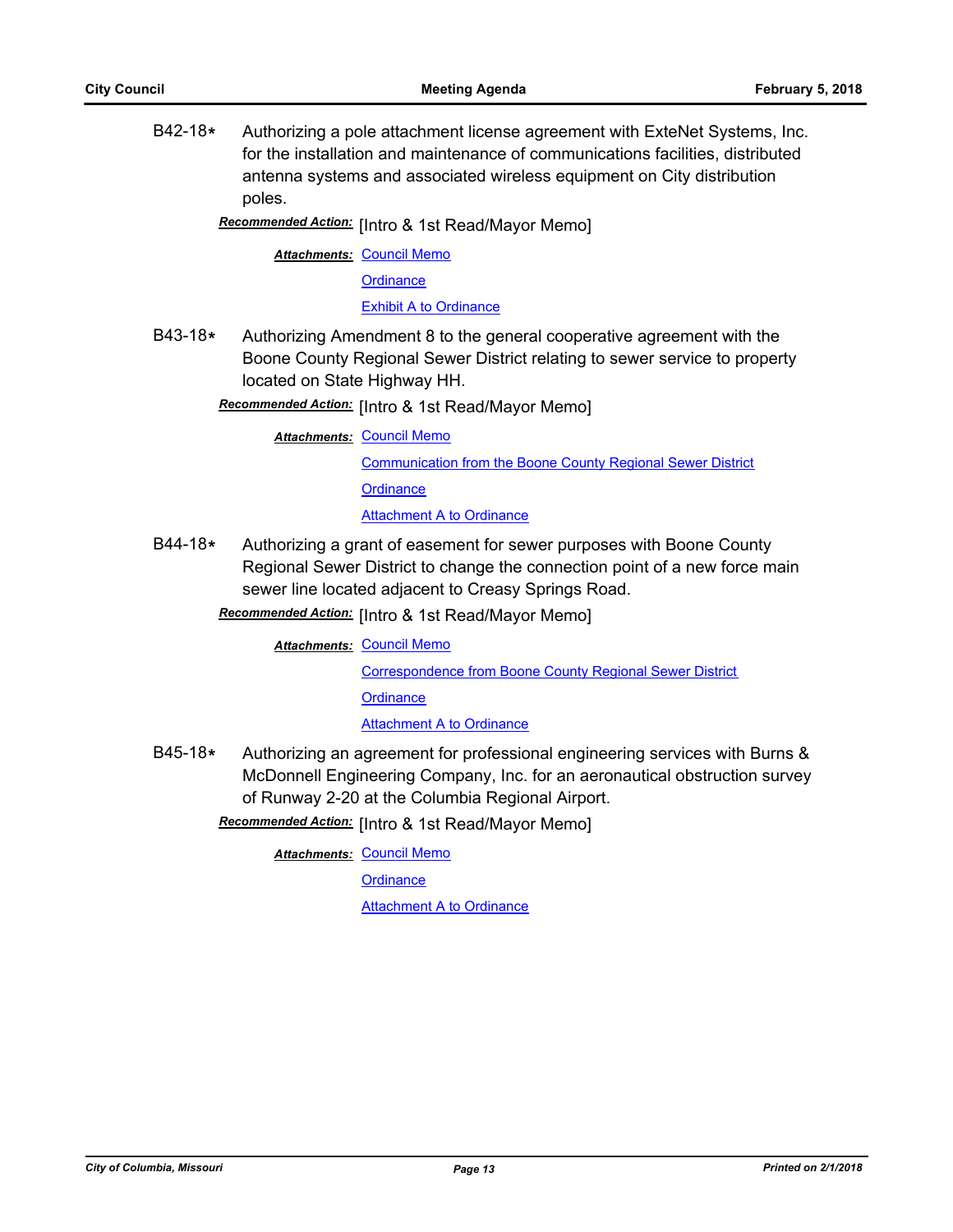B46-18**\*** Authorizing an agreement for professional engineering services with Burns & McDonnell Engineering Company, Inc. for the design of isolated pavement repairs to Runway 2-20 at the Columbia Regional Airport; appropriating funds.

Recommended Action: [Intro & 1st Read/Mayor Memo]

**Attachments: [Council Memo](http://gocolumbiamo.legistar.com/gateway.aspx?M=F&ID=1e681e17-2ba3-485b-ab32-1388c8dc9710.docx)** 

**[Ordinance](http://gocolumbiamo.legistar.com/gateway.aspx?M=F&ID=578016e7-564d-4096-85ca-9204975a0d51.doc)** 

[Attachment A to Ordinance](http://gocolumbiamo.legistar.com/gateway.aspx?M=F&ID=1e3b0f2e-aa01-45fe-a4c1-96418e4e4524.pdf)

**\*Non-zoning related introductory item that may be included on a future agenda as a consent item. Any such item can be removed from the consent agenda and placed under old business or new business at the request of a council member or any other interested person. The request must be made at the beginning of the council meeting at which the council bill or resolution is scheduled to be acted upon.** 

**\*\*Zoning related introductory item that may be included on a future agenda as a consent item. Any such item can be removed from the consent agenda and placed under old business at the request of a council member or any other interested person. The request must be made to the city clerk before noon on the Wednesday before the council meeting at which the council bill is scheduled to be considered for passage.**

**Non-asterisk items are expected to be included in a future agenda as a public hearing or an old business item.**

## **X. REPORTS**

REP7-18 Resolution declaring the City Council's support for Community-Oriented Policing.

**Recommended Action:** [Memo]

**Attachments: [Council Memo](http://gocolumbiamo.legistar.com/gateway.aspx?M=F&ID=535ab3fb-7874-4ed5-adff-41591abc1940.docx)** 

[Community Policing Draft Resolution](http://gocolumbiamo.legistar.com/gateway.aspx?M=F&ID=a68475cd-aa50-4eb8-be60-a56570123c1f.pdf)

REP8-18 Feedback from the Vehicle Stops and Listening Tour Summary.

**Recommended Action:** [Memo]

**Attachments: [Council Memo](http://gocolumbiamo.legistar.com/gateway.aspx?M=F&ID=b63bd844-6e1e-47f0-a6a8-28dd6e1ca255.docx)** 

[Online Feedback to the Vehicle Stops and Listening Tour Summary](http://gocolumbiamo.legistar.com/gateway.aspx?M=F&ID=f1529cb3-3073-4033-bae1-aa1eaa053f87.pdf)

[Empower Missouri Response to VSR](http://gocolumbiamo.legistar.com/gateway.aspx?M=F&ID=94b06a93-3b85-475a-a9f4-a57b8d03e09d.pdf)

[Andrew Twaddle scheduled public comment 12-04-17](http://gocolumbiamo.legistar.com/gateway.aspx?M=F&ID=dbad2531-1e9b-444a-92a8-ba01c70abf52.pdf)

[REP88-17 Vehicle Stops and Listening Tour Summary](http://gocolumbiamo.legistar.com/gateway.aspx?M=F&ID=87ee046e-b997-46e0-8cff-5b5a75c66750.pdf)